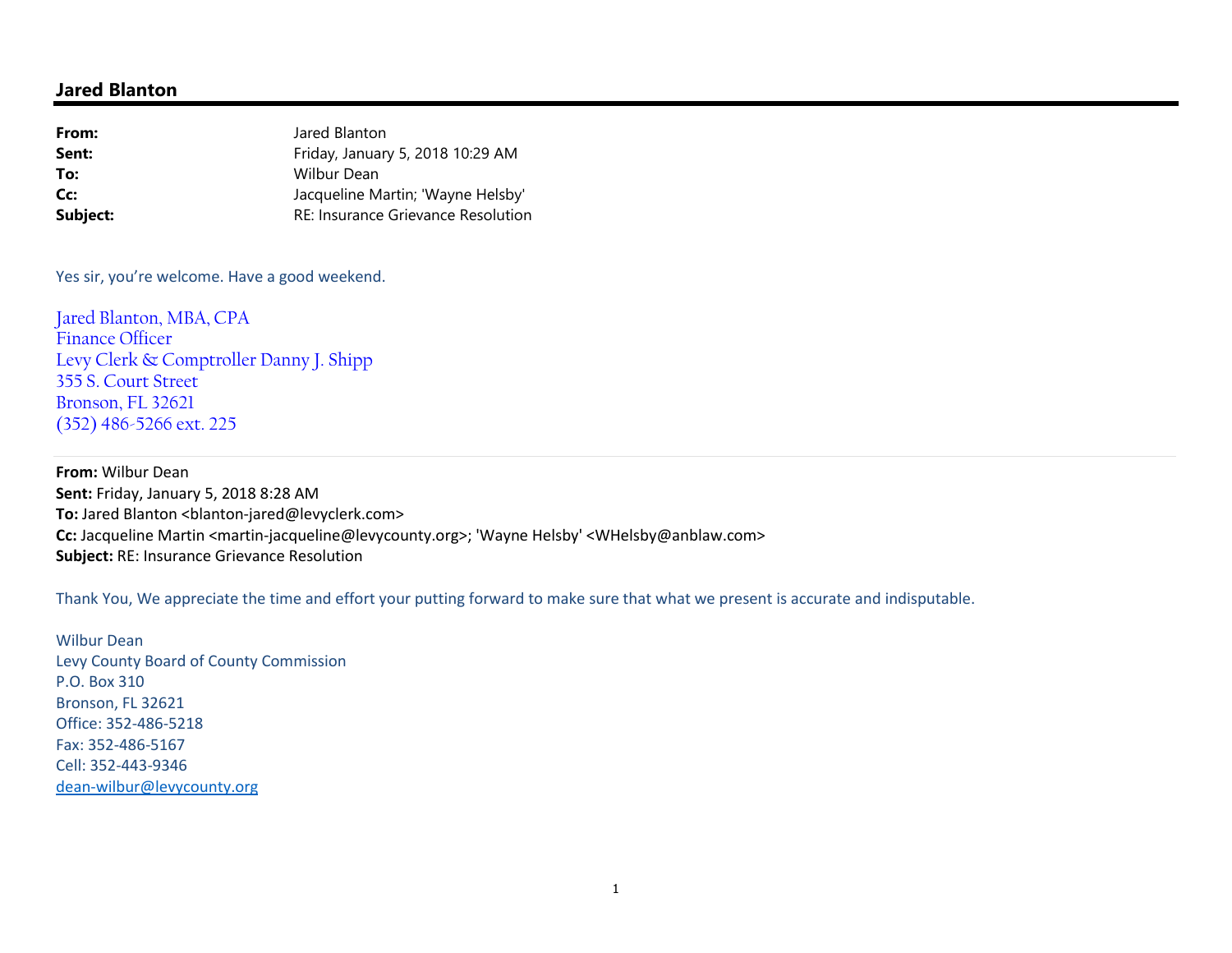The information in this email transmission may be considered privileged and confidential. If you are not the intended recipient, not the employee or agent responsible for delivering it to the intended recipient, you are hereby notified that any dissemination or copying of this transmission (including any attachments) is strictly prohibited. If you have received this email in error, please notify the sender by email reply.

**From:** Jared Blanton **Sent:** Thursday, January 04, 2018 5:56 PM **To:** Wilbur Dean <dean-wilbur@levycounty.org> **Subject:** RE: Insurance Grievance Resolution

## Wilbur,

These insurance things cannot be done quickly – they are too complicated to be put out with scant explanation or little context. Buckle down.

I've read over the IAFF letter in reference to the pay/benefit plans of the County, dated December 14, 2017, and forwarded to me on January 2, 2018. Since it seems the letter makes reference to some numbers discussed over the summer (though I can't nail all of them down), I wanted to clarify some things regarding the assertions made and the conclusions reached. It is always difficult to be in the middle of the next year, trying to pick apart prior estimates, and determine which version of numbers are being used, so that you can have some stable analytics. While I think the challenges to the assertions and derived conclusions could somewhat jeopardize the IAFF's footing for this request, I can say that it's not my intent to advocate against them or for them. I am concerned about making these numbers work, in balance, for both the long-term sustainability of the organization, and the benefit of the employees. The organization needs competent and motivated employees to effectively achieve its goals, and the employees need for the organization to avoid operational deficits if all of them are going to maintain their employment long-term. While allocating resources for these two purposes is a balancing act, these two sides are interdependent and should exist in harmony, despite the short-term conflicts we face at arriving at the balance.

Before starting with the analysis, let me here state that, for time's sake, I'm simply going to deal with some of the problems in the assertions made in the letter using the data we had 6 months ago, as much as possible, for two reasons:

- (1) Since I don't recall giving any updates of this information, I assume that mostly the spring/summer data is the information being used to develop the letter's assertion and related request, and
- (2) It takes a lot of time to update the whole data set in a new year. Once I set it up for a given year, I can do it more quickly in repetition, but the first time is painstaking, and I haven't had a need to set up 2018 projections since we're not in the 2019 budget process, yet. In other words, I'm not going to "update" any analysis based on new numbers or available revenues at the present, or anticipated future revenues, which honestly, I hope and think, are improving. My time is constrained a bit, also, because I'm in the midst of dealing with year-end accounting for the BOCC, and funding discrepancies with the State's CCOC on the Clerk's side.

The proposed options I gave to the Board 6 months ago were concerned with two things: (1) deal with rapidly-increasing insurance costs that have been consuming the pay/benefit balance (thus making wage increases unaffordable), accelerating deficit increases, and producing severe compensation model inequities, and (2) do so in a way that balances the immediate employee interests by offsetting overall, total, reductions in health insurance with raises to employees.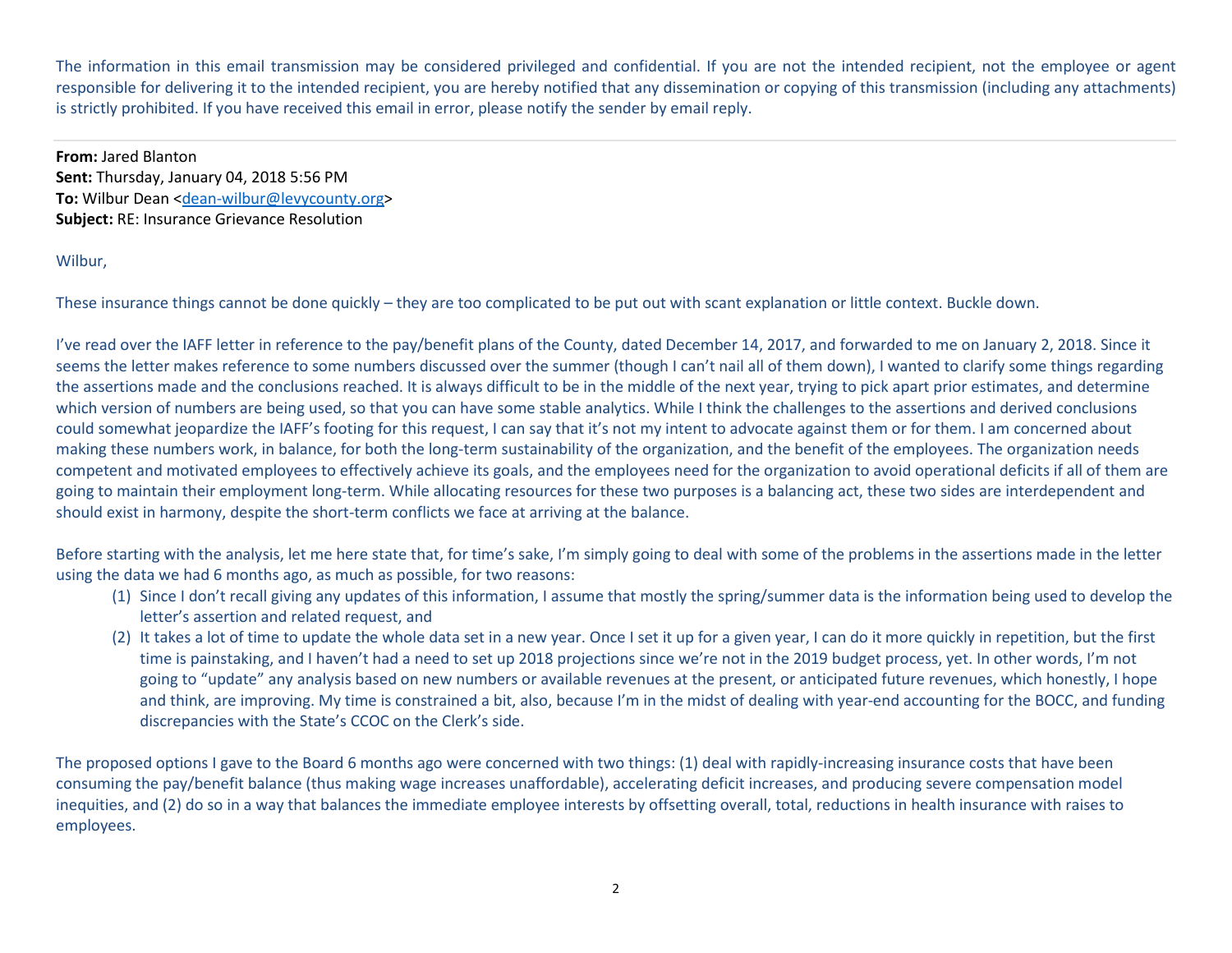So, it is true that the general premise that we discussed was indeed that varying levels of health insurance reductions would pay for varying levels of raises. However, the variable of what level of raise was affordable in the equation was a dependent variable – dependent primarily upon the BOCC's chosen level of health insurance participation. You cannot change the level of health insurance participation in any of those options without it affecting the dollars available from budgeted sources for raise increases.

So, to demonstrate to the BOCC what I felt like was the furthest latitude they realistically had with regard to making such a reform, on July 3<sup>rd</sup> I sent them, with a slideshow explaining the general problems in our (then) current model, the **max** raise they could afford per employee and still not add to the budget deficit. **This max raise of \$3,375 per employee was contingent upon capping insurance spending to a max \$8,011 per employee – way down from the average of \$12,488 we were spending.** Again, the point of this first info was to demonstrate the full breadth of their latitude on this issue and how substantial of a wage increase would be possible, at the most extreme option I thought they *might* consider (which still would've put us nearly 20% higher in spending per employee than some counties bordering us and in our area – so there were *more* austere possibilities). **Any insurance participation level above \$8,011 would mean an average raise of something less than \$3,375 per employee.** Of course, **in mid-July, the BOCC's decision** was to make a little less of a change, **capping insurance at \$9,512 per employee,** which brought down the **average raise that could be given** (without materially increasing deficits) **to roughly \$2,180 per employee – and the Board chose to stratify this by wage level.** 

Anyway, aside from stating that I agree with the IAFF's general premise that our proposals were generally intended to use the insurance savings for wages, I have some difficulty reaching the same numbers. The numbers given here by Katy are a bit different than what I can find in my analysis – namely the \$2,767,339.32. I cannot seem to find that number in my July and June estimates, so, I was thinking that it is possible that it is somewhere around the amount we used for our earliest estimates of the *potential* health insurance costs before we knew that it was going to be roughly a 3% increase. Early on, we used a much higher percentage (like 8% - 10%), but this \$2.767M is close to what I come up with if I go back and apply **an 11.73% increase** to those charts I used – which is a significant difference. If you filter our earliest GL summary data down to just Health Insurance lines, you can get close to this number (under and over), but that was with 10% increases built-in, and we have used that or Workers Comp historically as a buffer for other, unpredictable, Personnel Services overages in places like Unemployment Comp or Overtime or parts of Vacant positions we could've missed…and therefore that's **not** the way I presented Health Insurance costs to the BOCC. Rather, we took the actual payrolls in May or June and calculated health insurance expenses, and projected those out for a year, and got \$2,485,181.14 for 2017 projected actuals (incidentally, the actual ended up being \$2,483,361 for 2017, so our summer estimate was pretty close).

So, with that estimate, and adding a 3% increase for FY 2018 to each department that Jacqueline informed me about early in July, the cost I gave to the BOCC in July was \$2,559,737, and that is, if they kept the status quo on participation levels. That would've been a \$74,555 increase from FY 2017 actual spending. But it is more than \$207,000 less than the "would have been" cost the IAFF is using here in the letter. I'm not saying it has no basis in what we have provided, because the budget is a rapidly moving target from about April till August, with lots of long hours of revisions and corrections as new information develops. But what I am saying is that, without digging deeper or finding out where they specifically obtained that \$2,767,339.32 number, I can't vouch for its validity. The problem, of course, is that number provides the primary basis for the savings they've calculated.

The July 18<sup>th</sup> "\$9512 / \$2180" plan that the BOCC originally adopted resulted in projected insurance costs of \$1,940,448 (9512 X 204 – accounting for 5 open positions), which was savings of \$544,733 from the 2017 actual projections of \$2,485,181. The 2017 actual projections (rather than the 2018 projection of\$2.559 M with the built-in 3% increase) was the number most often used for comparisons of plans, since the goal was to not increase deficits, and the 3% increase naturally added \$74,555 to the deficit at baseline. Anyway, the raise cost of that "\$2,180" plan was \$549,145. So, netted against the insurance savings of \$544,733, that plan represented a miniscule deficit increase of \$4,412.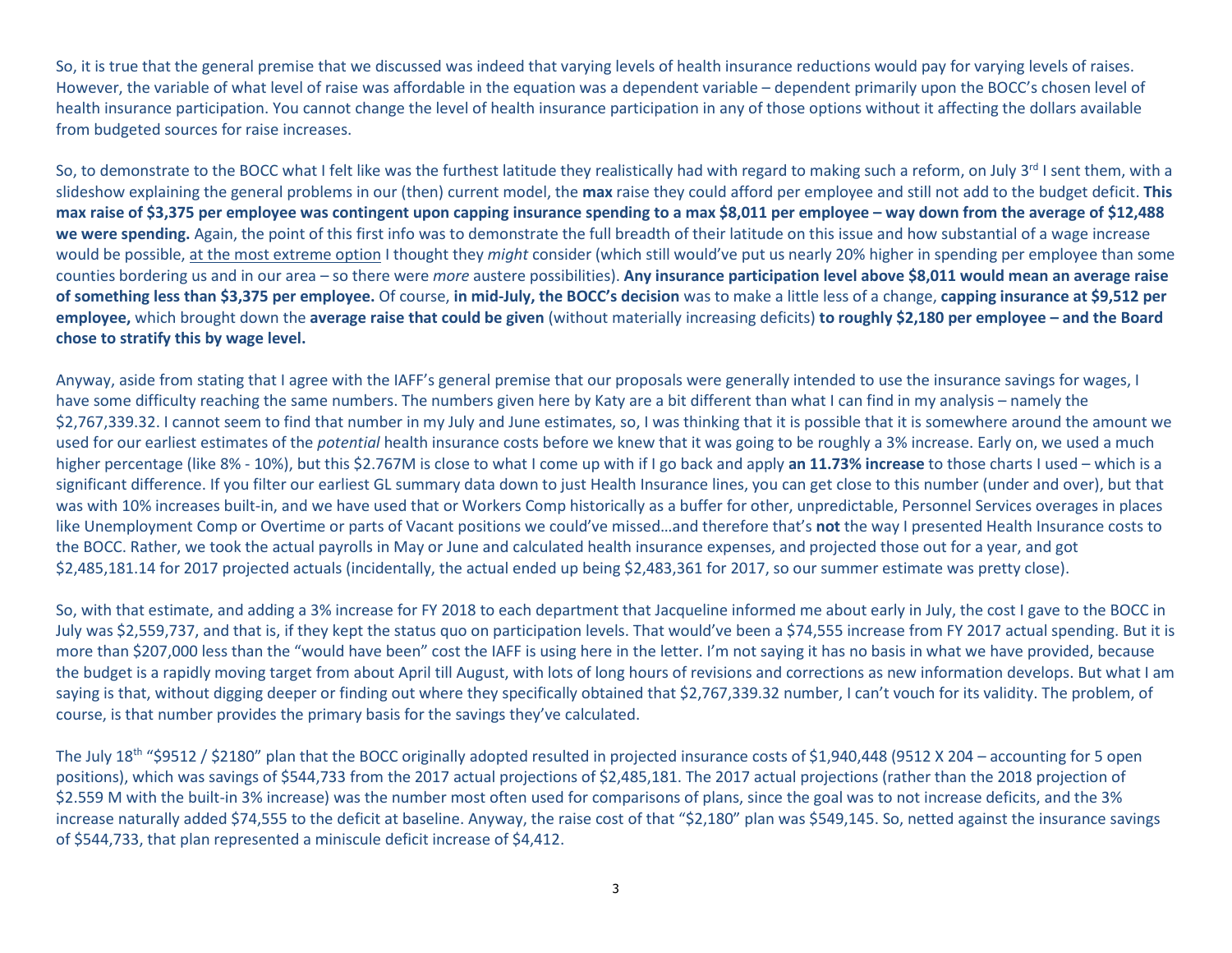After the union's procedural complaint was made, the BOCC (in August) ended up increasing the insurance participation level back to a max of \$10,830 per employee – up over \$1,300 from \$9,512. This level of insurance spending per employee put our projected cost at \$2,209,222 to the County (10,829.52 X 204 – accounting for 5 open positions). This eliminated \$268,774 of savings by increasing health insurance cost by that much. The raises, however, obviously were entirely eliminated, so the net of the two offsetting changes is \$280,371. **If the BOCC desired to stick with their original spending levels on overall personnel costs for deficit control purposes, this \$280,371 would be the amount available for raises,** not \$642,461.

However, of course, that is up to the BOCC, if they want to now spend beyond that level. Doing so would require higher overall spending than we originally presented to them in July. Realistically, my hope is that we will be looking at increased overall resources available for the FY 2019 budget cycle because revenues that we have little control over at this point (like sales taxes, permitting, shared revenues, etc) seem to be on the increase. With year-end accounting duties, and only a few more months of data, I cannot say for certain, but it appears like we are starting to feel some effects of the broader economic growth. If that **very** untested hypothesis of mine turns out to be correct, and something above the 2018 spending levels could be a consideration (depending on *numerous* variables like Assessment studies, Transit subsidies, etc.), which, if the Board desires, could result in some measured increases in *overall* spending for personnel expenses in FY 2019. But I wouldn't build heavily upon that until we actually get into the 2019 projections. Some of those revenue estimates from the State won't be available until late May – which is another reason why I don't bank on what look like a few good months to me. Furthermore – as Commissioner Meeks often points out, we have some of our funding in peril due to referendums on property taxes and the inter-county tension over Fiscally Constrained Monies. Hopefully more will be known about those things in the future. I do generally think the County has just about turned the corner, and would like to advocate for increases in pay scales across the Board. But those other revenue variables (which would be quite large in impact) make it tough to tell what's around the *next* corner. It's hard to bank heavily now on what appear to be moderate revenue increases when they may be needed to offset drastic cuts to other sources.

Now, I do generally agree with Katy's number for the current cost of premiums to the County. Based on current participation levels and without surveying Human Resources to see what positions are open, I came up with \$2,115,182 (ok, so I'm trying not to update to current numbers, but that didn't take more than a few minutes). She has a number of \$2,124,878. That's less than 0.5% difference, and close enough to work for these sorts of general projections.

In any case, whatever level the BOCC chooses to spend, and even though I am definitely **not in agreement** that the \$642,641 is a legitimate savings number at the present, I will give my estimates, based on the old counts from July (again, I don't have time mid-closing to reconstruct my data sets). Keep in mind that at that time there were 207, non-Board-member, FTE's, not 199. Several full-time people weren't included in the IAFF's count because they didn't avail themselves of county insurance (or were combined with a spouse that also worked here), but they nonetheless would be getting a raise if raises are given. We add back 5 vacant positions to get 212 FTE's total.

Anyway, here a few approaches:

- 1. So, 280,371 / 212 = \$1,322.50 total spent per employee. But keep in mind we'd have to pay FICA of 7.65% from that, and FRS ranging from 7.92% to 22.72% (the latter rate would apply to most Public Safety employees). So ultimately, **a raise of \$1,100 for 212 full time employees would cost \$281,230. Anything much above this would add to the total personnel budget the BOCC originally aimed for on July 18th.**
- **2.** 642,641 / 212 = \$3,031 total spent per employee. With FICA and Retirement, **a raise of \$2,500 for 212 full time employees would cost \$639,161. This would add approximately \$359,000 to the personnel cost from the original balanced plan…and (again) my opinion is that, this \$642,641 cannot be substantiated, because the \$2,767,339 was not a true insurance projection.**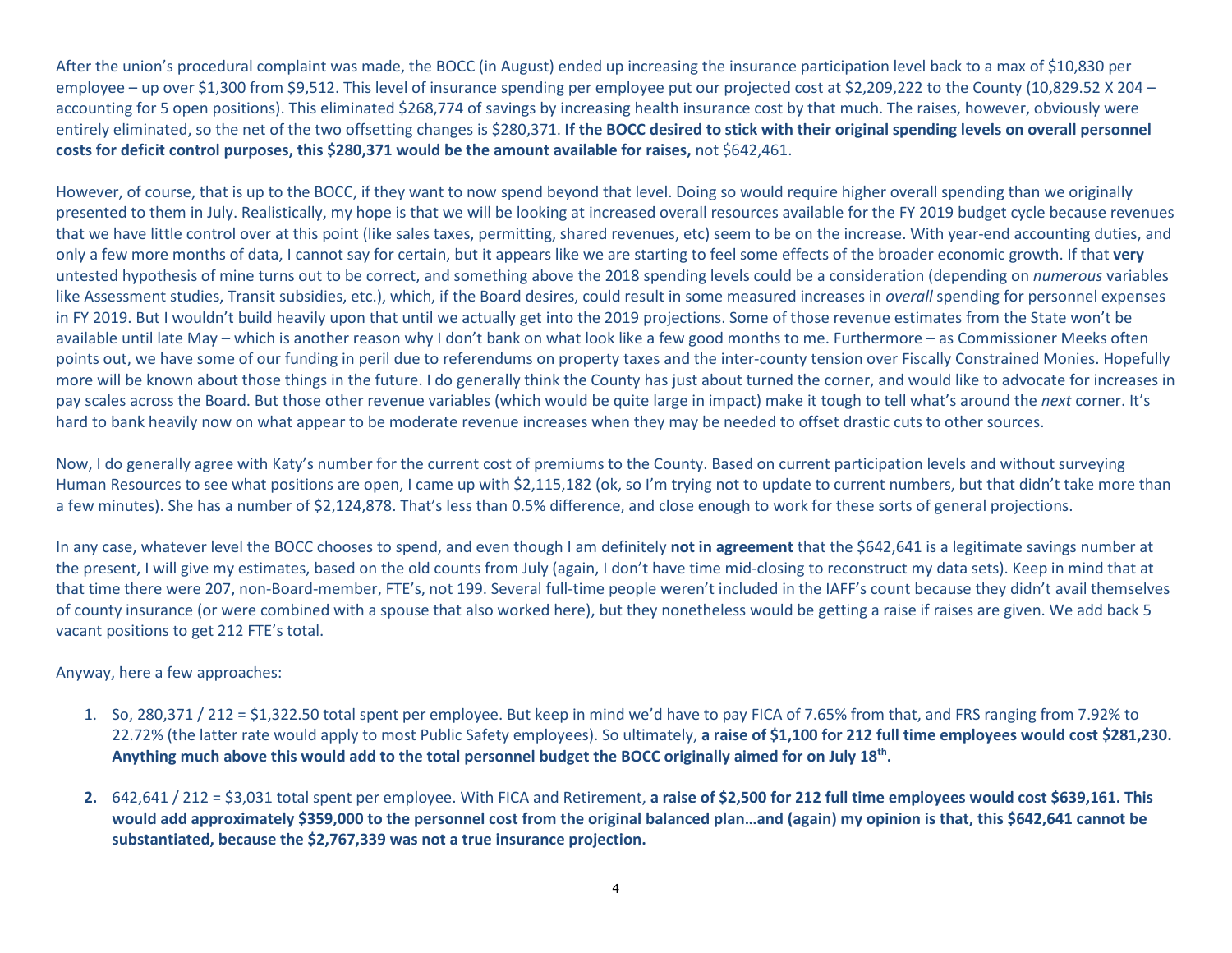**3.** One other option is to take **actual numbers from 2017 versus 2018 actual projections.** So, that would be the **\$2,483,361 - \$2,115,182 = \$368,179.** 

368,179 / 212 = \$1,737 total spent per employee. With FICA and Retirement, **a raise of \$1,450 for 212 full time employees would cost \$370,713. This would add approximately \$90,000 to the personnel cost from the original balanced plan, but in actuality, due to some rotating vacancies and lower participation rates, that difference could probably be absorbed into the current room we're going to have in Health Insurance between Budget and Actuals by Fiscal Year End.** 

One final thing I would clarify is the statement that *"In previous years (the BOCC) were paying 75% of the employee's family health insurance premiums."* 

The BOCC was paying, essentially, roughly ¾ of overall, **total** premiums for people with family coverage. But the first 50% of that was related to the employeeonly coverage, so essentially, the other 50% was family/dependent coverage…So, it's a matter of semantics, maybe, but I'd say it's more accurate to say that the Board has historically paid 97%-100% of employee-only coverage, and approximately 50% of the additional premiums for family/dependent coverage.

I hope this long set of information helps you with coming to some agreement on terms for employee raises with the IAFF, and is also useful for dealings with the 630 union, while also keeping an eye on recurring resources available. I'm going to get back to problem-solving some accounting items, let me know if you need some particular detail explained. I like getting it all in writing for you to be able to take time to digest, first.

Thanks,

Jared Blanton, MBA, CPA Finance Officer Levy Clerk & Comptroller Danny J. Shipp 355 S. Court Street Bronson, FL 32621 (352) 486-5266 ext. 225

**From:** Wilbur Dean **Sent:** Tuesday, January 2, 2018 7:59 AM To: Jared Blanton <br />
clanton-jared@levyclerk.com> **Subject:** FW: Insurance Grievance Resolution

Wilbur Dean Levy County Board of County Commission P.O. Box 310 Bronson, FL 32621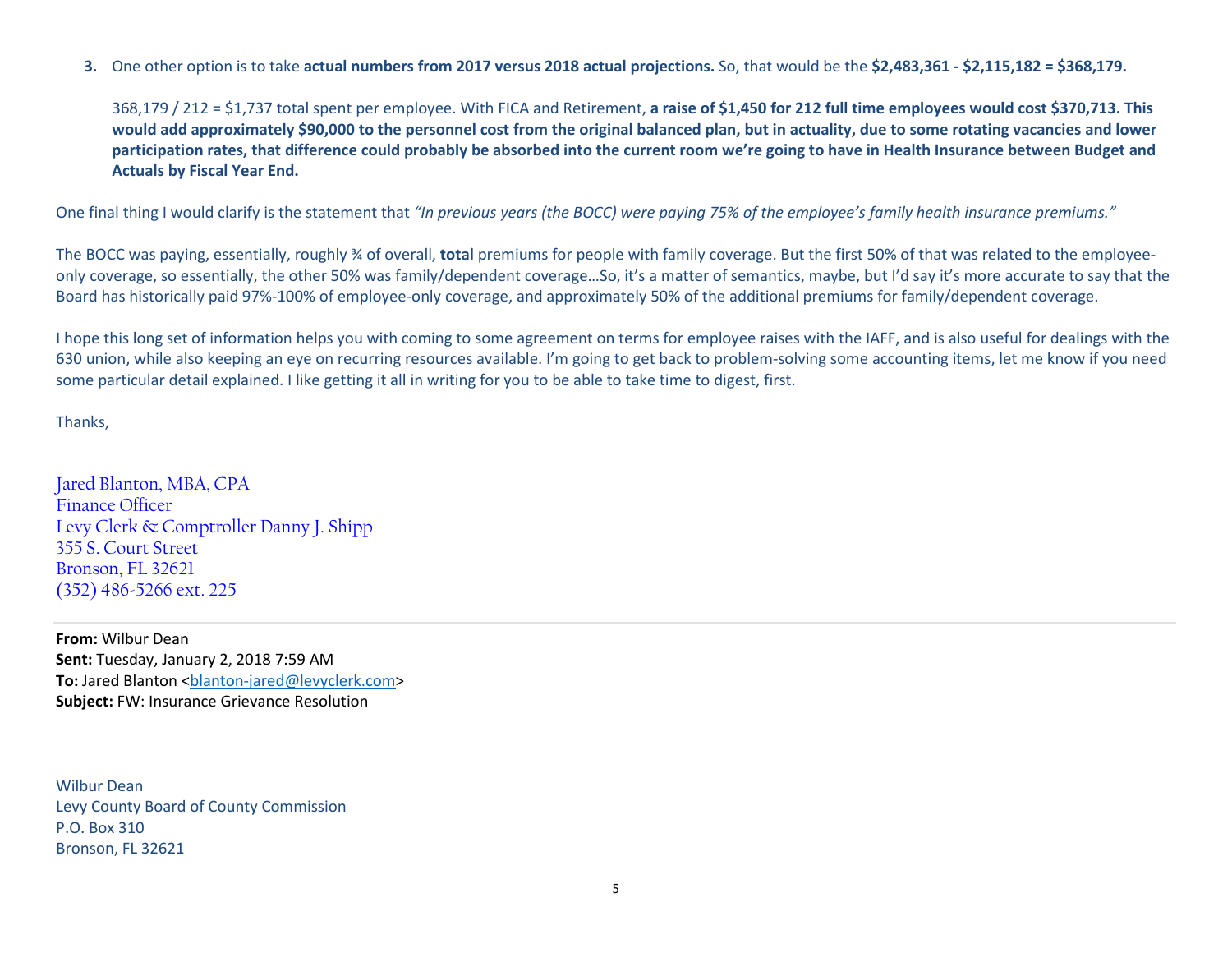Office: 352-486-5218 Fax: 352-486-5167 Cell: 352-443-9346 dean-wilbur@levycounty.org

The information in this email transmission may be considered privileged and confidential. If you are not the intended recipient, not the employee or agent responsible for delivering it to the intended recipient, you are hereby notified that any dissemination or copying of this transmission (including any attachments) is strictly prohibited. If you have received this email in error, please notify the sender by email reply.

**From:** Katy Graves [mailto:kgraves2528@yahoo.com] **Sent:** Wednesday, December 27, 2017 1:11 PM **To:** Wilbur Dean <dean-wilbur@levycounty.org> **Cc:** Katy Graves <iafflocal4069@yahoo.com> **Subject:** Insurance Grievance Resolution

Mr. Dean,

I hope that you and your family had a happy holiday. Attached is our proposal for the insurance grievance resolution as discussed in Federal Mediation. Please let me know when you have received this document. We have high hopes that this issue can be resolved in house without going through the costly arbitration process.

Have a happy and safe New Year!

Katy Yanok

President

International Association of Firefighters

Levy County Local 4069

P.O. Box 489

Bronson, FL 32621

kgraves2528@yahoo.com